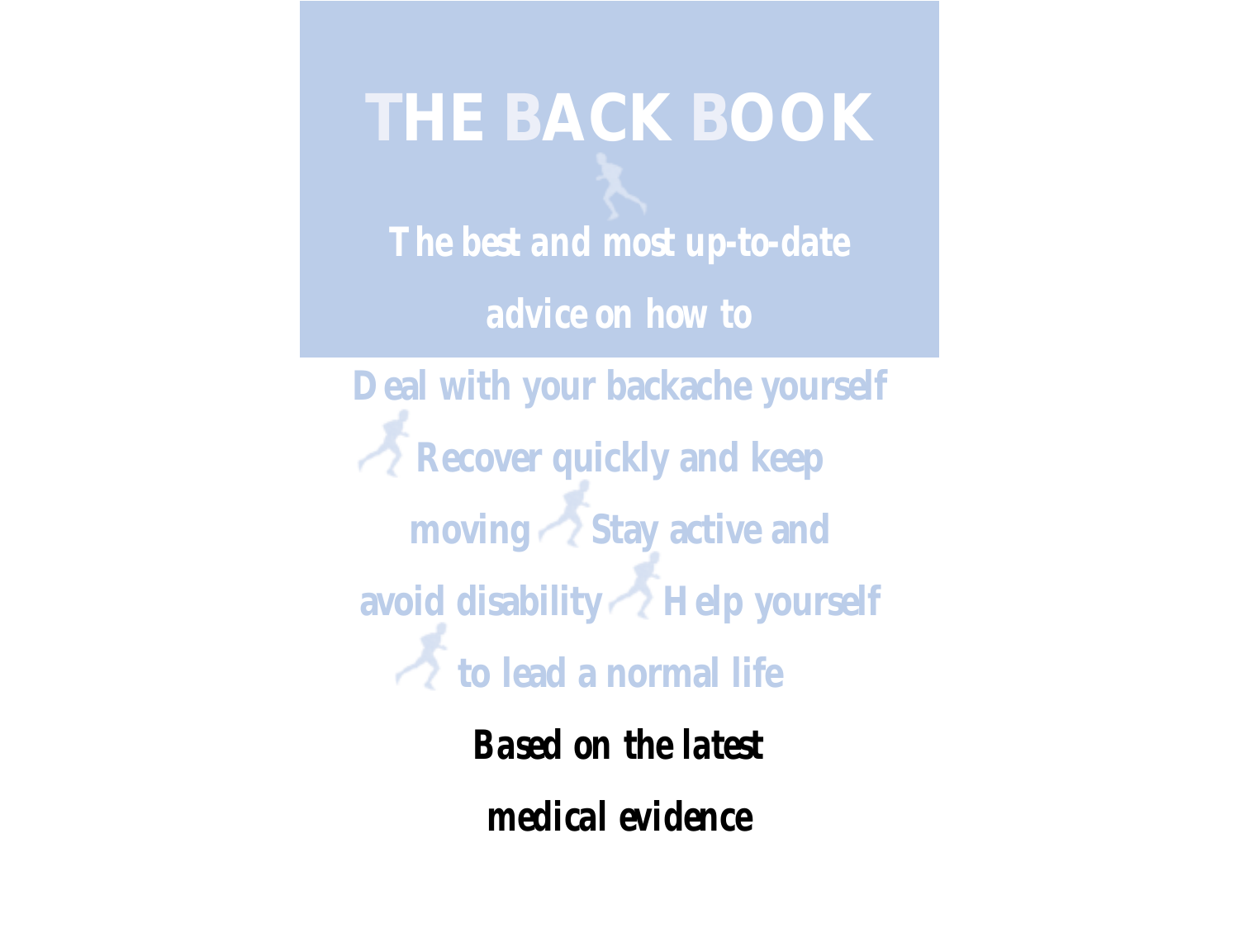© The Stationery Office Ltd Applications for reproduction should be made to The Stationery Office Ltd, St Crispins, Duke Street, Norwich NR3 1PD

The Publisher is not responsible for any statement made in this publication. Advice is offered by the authors for information only, and is not intended for use without independent substantiating investigation on the part of the potential users.

*The help and advice from colleagues too numerous to mention is gratefully acknowledged.*

To order copies of this or any other titles from The Stationery Office please call 0870 600 5522.

The Stationery Office PO Box 29, Norwich NR3 1GN

Single copies ISBN 0 11 322312 9 Price £1.25 Packs of 10 copies ISBN 0 11 702078 8 Price £12.50 Discounts apply for larger quantities

We can now send you updates on your specific areas of interest by email. To register, visit www.thestationeryoffice.com

## **THE BACK BOOK**

# **The New Approach to Back Pain**

Back pain has always been very common and we have learned a great deal about it. There has been a revolution in thinking about back care, and we now approach it in a different way.

Most people can and do deal with back pain themselves most of the time. This booklet gives you the best and most up-to-date advice on how to deal with it, avoid disability and recover quickly. It is based on the latest research.

There are lots of things you can do to help yourself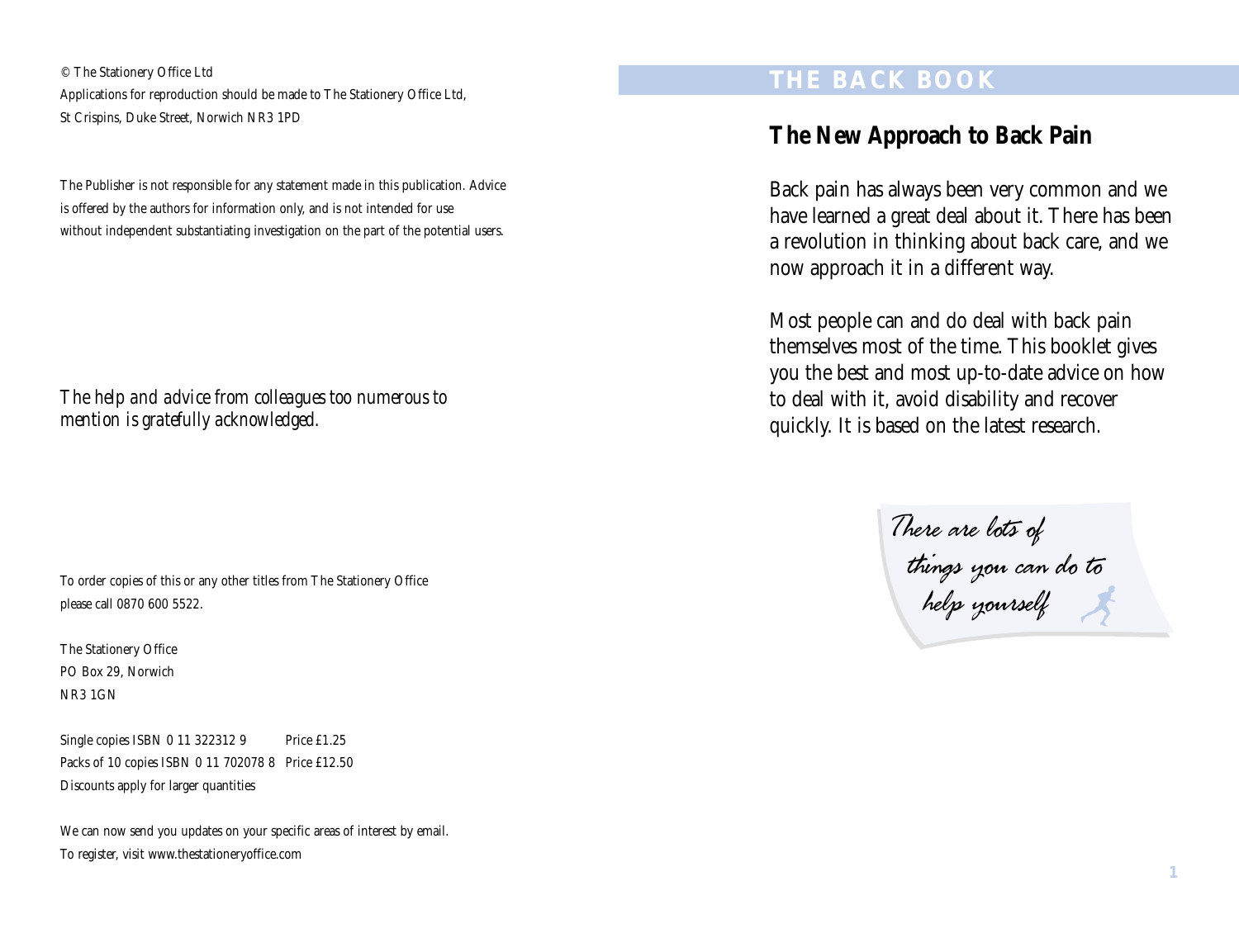# **BACK FACTS**

- Back pain or ache is usually not due to any serious disease.
- Most back pain settles quickly, at least enough to get on with your normal life.

Back pain need not cripple you unless you let it!

• About half the people who get backache will have it again within a couple of years. But that still does not mean that it is serious. Between attacks most people return to normal activities with few if any symptoms.

• It can be very painful and you may need to reduce some activities for a time. But rest for more than a day or two usually does not help and may do more harm than good. So keep moving.

- Your back is designed for movement. The sooner you get back to normal activity the sooner your back will feel better.
- The people who cope best are those who stay active and get on with their life despite the pain.

# **CAUSES OF BACK PAIN**

Your spine is one of the strongest parts of your body. It is made of solid bony blocks joined by discs to give it strength and flexibility. It is reinforced by strong ligaments. It is surrounded by large and powerful muscles which protect it. It is surprisingly difficult to damage your spine.

People often have it wrong about back pain.

*In fact:*

It is surprisingly difficult to damage your spine

• Most people with back pain or backache do not have any damage in their spine.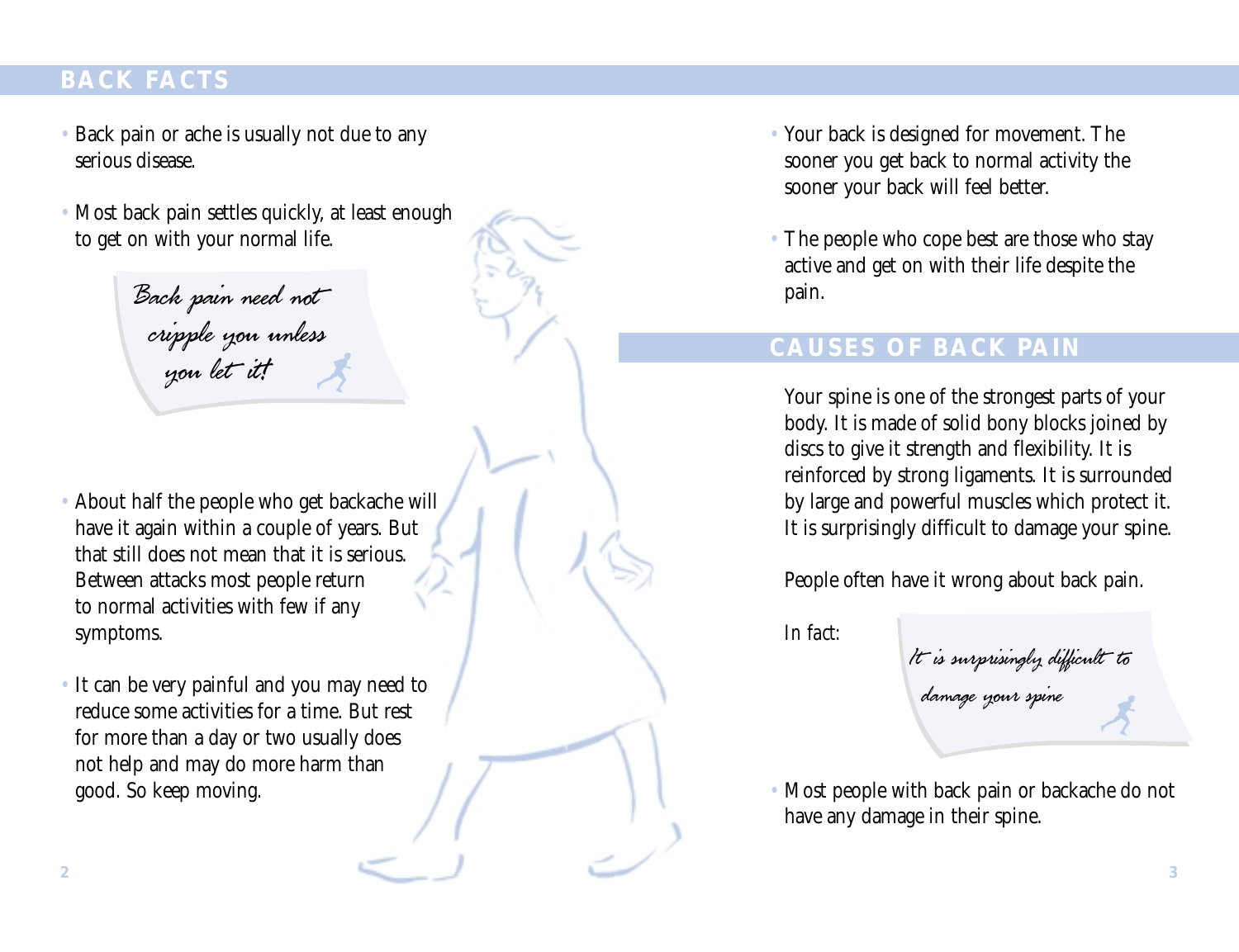- Very few people with backache have a slipped disc or a trapped nerve. Even then a slipped disc usually gets better by itself.
- Most x-ray findings in your back are normal changes with age. That is not arthritis – it is normal, just like grey hair.

Back pain is usually not due to anything serious

In most people we cannot pinpoint the exact source of the trouble. It can be frustrating not to know exactly what is wrong. But in another way it is good news – you do not have any serious disease or any serious damage in your back.

Most back pain comes from the muscles, ligaments and joints in your back. They are simply not moving and working as they should. You can think of your back as 'out of condition'. So what you need to do is get your back working properly again.

Stress can increase the amount of pain you feel. Tension can cause muscle spasm and the muscles themselves can become painful.

> People who are physically fit generally get less back pain, and recover faster if they do get it.

> > So the answer to backache is to get your back moving and working properly again. Get back into condition and physically fit.

It's your back - get going!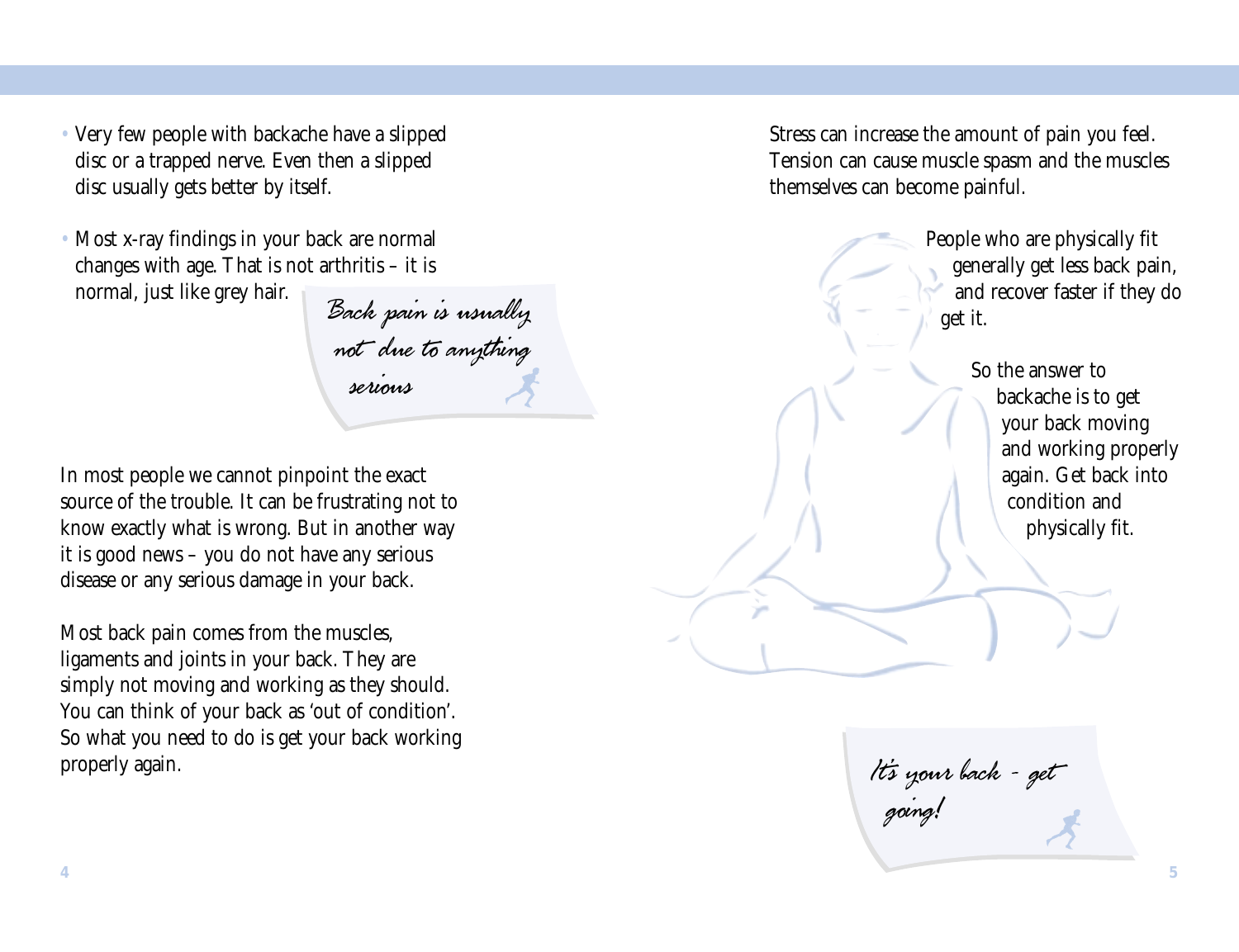# **REST OR ACTIVE EXERCISE ? EXERCISE 1S GOOD FOR YOU**

The old fashioned treatment for back pain was prolonged rest. But bed rest for more than a day or two is not good, because:

Bed rest is bad for backs

- Your bones get weaker.
- Your muscles get weaker.
- You get stiff.
- You lose physical fitness.
- You get depressed.
- The pain feels worse.
- It is harder and harder to get going again.

No wonder it didn't work! We no longer use bed rest to treat any other common condition. It is time to stop bed rest for backache. The message is clear: bed rest is bad for backs.

Of course, you might need to do a bit less when the pain is bad. You might be forced to have a day or two in bed at the start. But the most important thing is to get moving again as soon as you can.

Use it or lose it

Your body must stay active to stay healthy. It thrives on use.

#### Regular exercise:

- Gives you stronger bones.
- Develops fit active muscles.
- Keeps you supple.
- Makes you fit.
- Makes you feel good.
- Releases natural chemicals which reduce pain.

Even when your back is sore, you can make a start without putting too much stress on your back:

- Walking.
- Exercise bike.
- Swimming.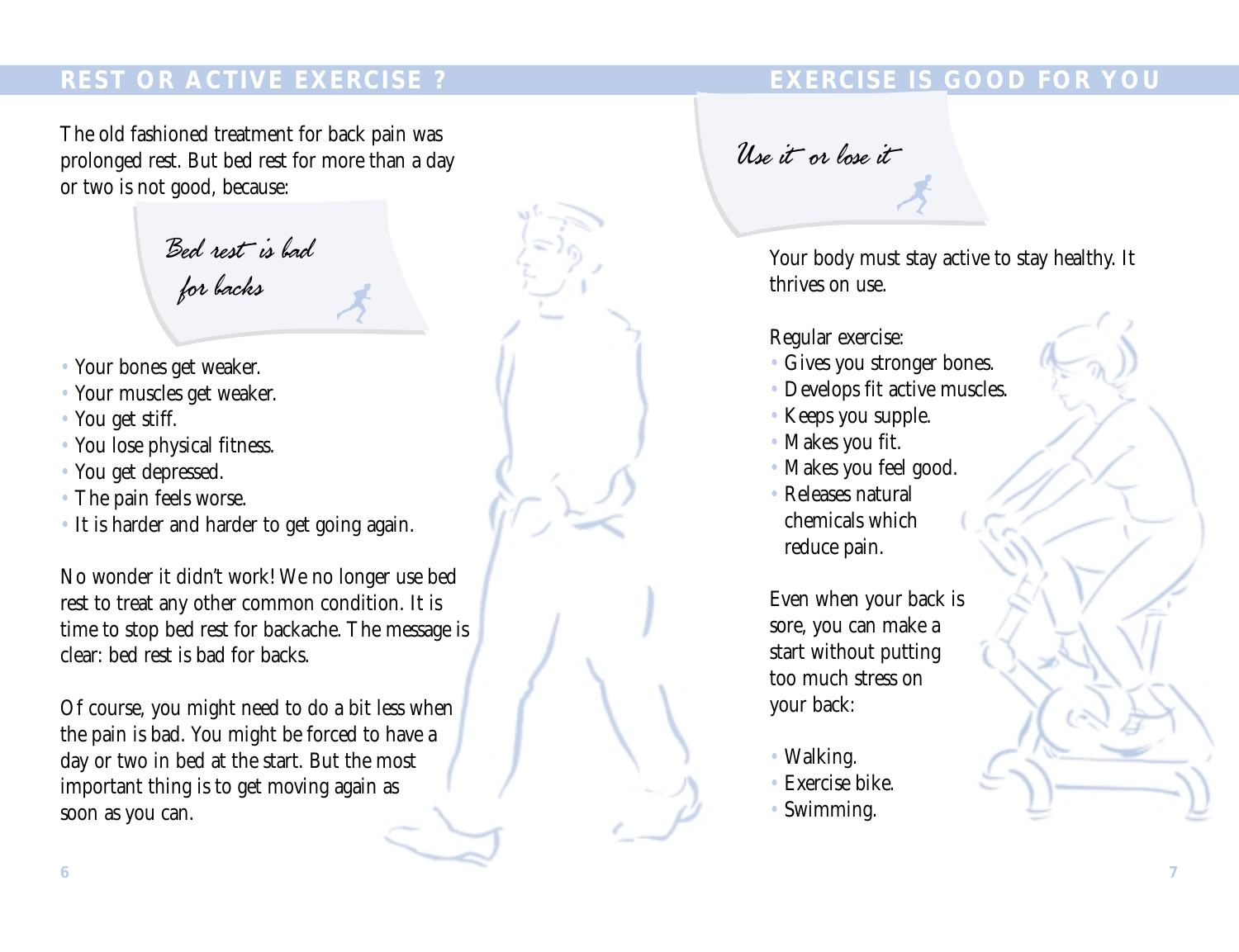Walking, using an exercise bike, or swimming all use your muscles and get your joints moving. They make your heart and lungs work and are a start to physical fitness.

When you start to exercise you may need to build up gradually over a few days or weeks. You should then exercise regularly and keep it up – fitness takes time.

Different exercises suit different people. Find out what suits your back best. Rearrange your life to get some exercise every day. Try walking instead of going by car or bus. Some of the easiest activities to get back to are walking, swimming, cycling and smooth rhythmic exercises. The important thing is general exercise and physical fitness.

Athletes know that when they start training, their muscles can ache. That does not mean that they are doing any damage. The same applies to you and your back.

No-one pretends exercising is easy. Pain killers and other treatments can help to control the pain to let you get started. It often does hurt at first, but one thing is sure: the longer you put off exercise the harder and more painful it will be. There is no other way. You have a straight choice: rest, or work through your pain and recovery.

# **STAYING ACTIVE**

### **Dealing with an acute attack**

What you do depends on how bad your back feels.

Remember, your back isn't badly damaged.

You can usually:

• Use something to control the pain.

• Modify your activities.

Stay active and at work.

You may have good days & bad days that's normal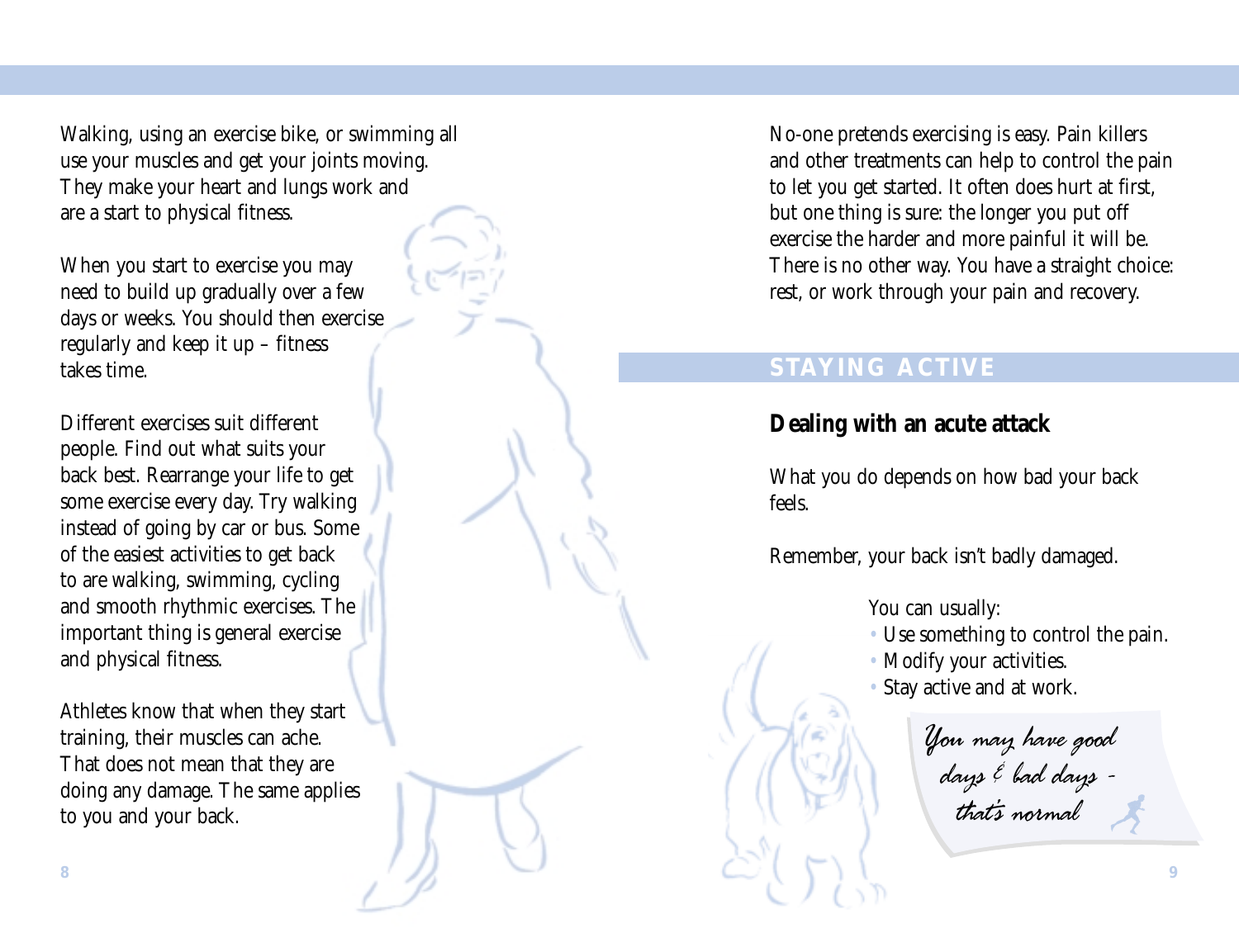If your pain is more severe you may have to rest for a few days. You might need stronger pain killers from your doctor, and you might even have to lie down for a day or two. But only for a day or two; don't think of rest as treatment. Too much rest is bad for your back. The faster you get going the sooner your back will feel better.

You should build up your activities and your exercise tolerance over several days or a few weeks. But the faster you get back to normal activities and back to work the better, even if you still have some pain and some restrictions. If you have a heavy job, you may need some help from your work mates. Simple changes can make your job easier. Talk to your foreman or boss if you need to.

# **Control of pain**

There are many treatments which can help back pain. They may not remove the pain completely, but they should control it enough for you to get active. These treatments help to control the pain, but they do not cure your back. It is up to you to get going and get your back working again.

#### *Pain killers*

Paracetamol or soluble Aspirin are the simplest and safest pain killers. It may surprise you, but they are still often the most effective. Take two tablets every 4-6 hours. Or you can use anti-inflammatory tablets like Ibuprofen.

You should usually take the pain killers for a day or two but you may need to take them for a few weeks. Take them regularly and do not wait till your pain is out of control. Do not take Aspirin or Ibuprofen if you have indigestion or an ulcer problem.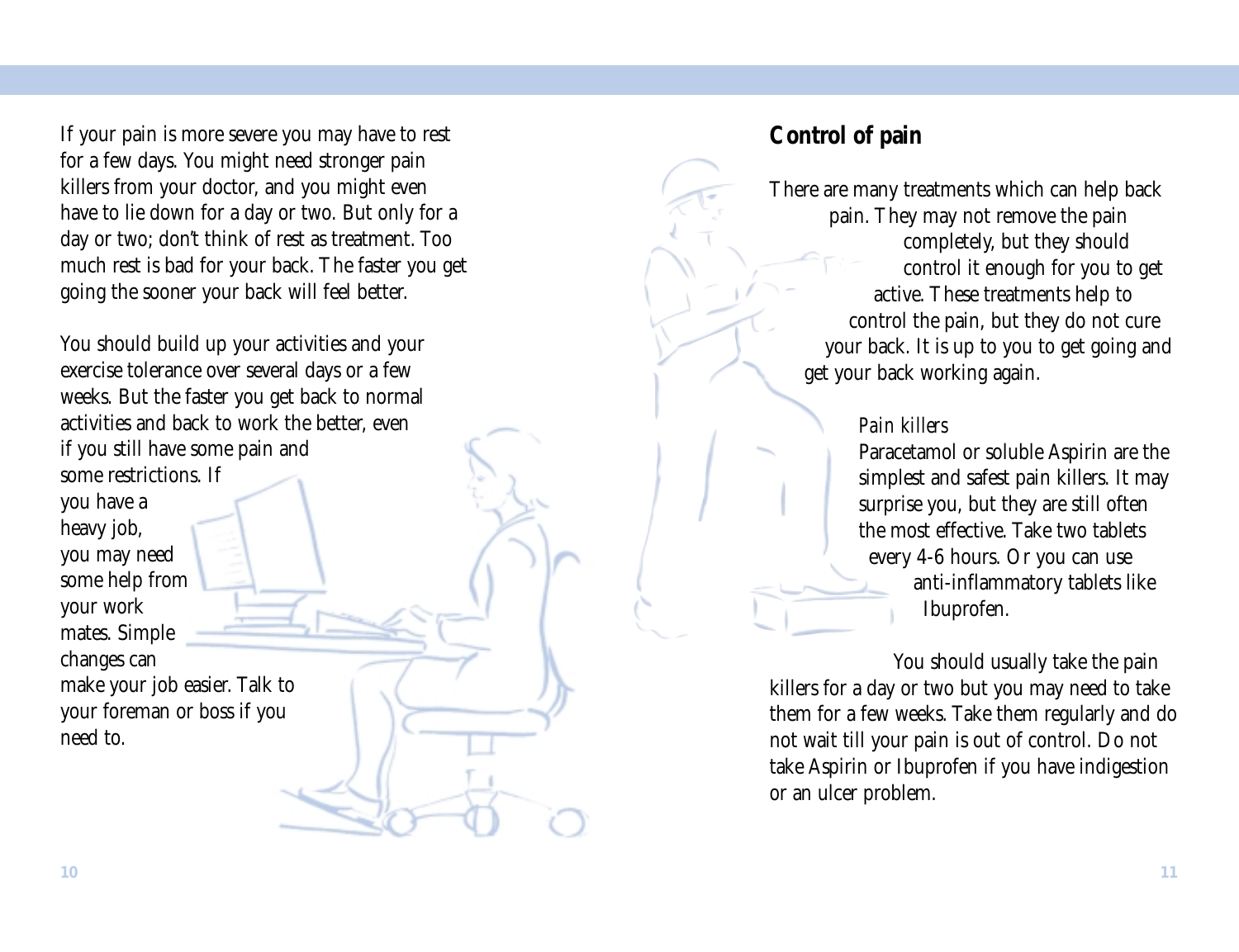#### *Heat or cold*

In the first 48 hours you can try a cold pack on your back for 5-10 minutes at a time – a bag of frozen peas wrapped in a towel. Other people prefer heat – a hot water bottle, a bath or a shower.

#### *Spinal manipulation*

Most doctors now agree that manipulation can help. It is best within the first 6 weeks. Manipulation is carried out by osteopaths, chiropractors, some physiotherapists and a few doctors with special training. It is safe if it is done by a qualified professional.

#### *Other treatments*

Many other treatments are used and some people feel that they help. It is up to you to find out what helps you.

#### *Stress and muscle tension*

If stress is a problem you need to recognise it at an early stage and try to do something about it. It is not always possible to remove the cause of stress, but it is quite easy to learn to reduce its effects by breathing control, muscle relaxation and mental calming techniques.

# **HOW TO STAY ACTIVE**

You can do most daily activities if you think about them first.

The basic idea is not to stay in one position or do any one thing for more than 20-30 minutes without a break. Then try to move a little further and faster every day.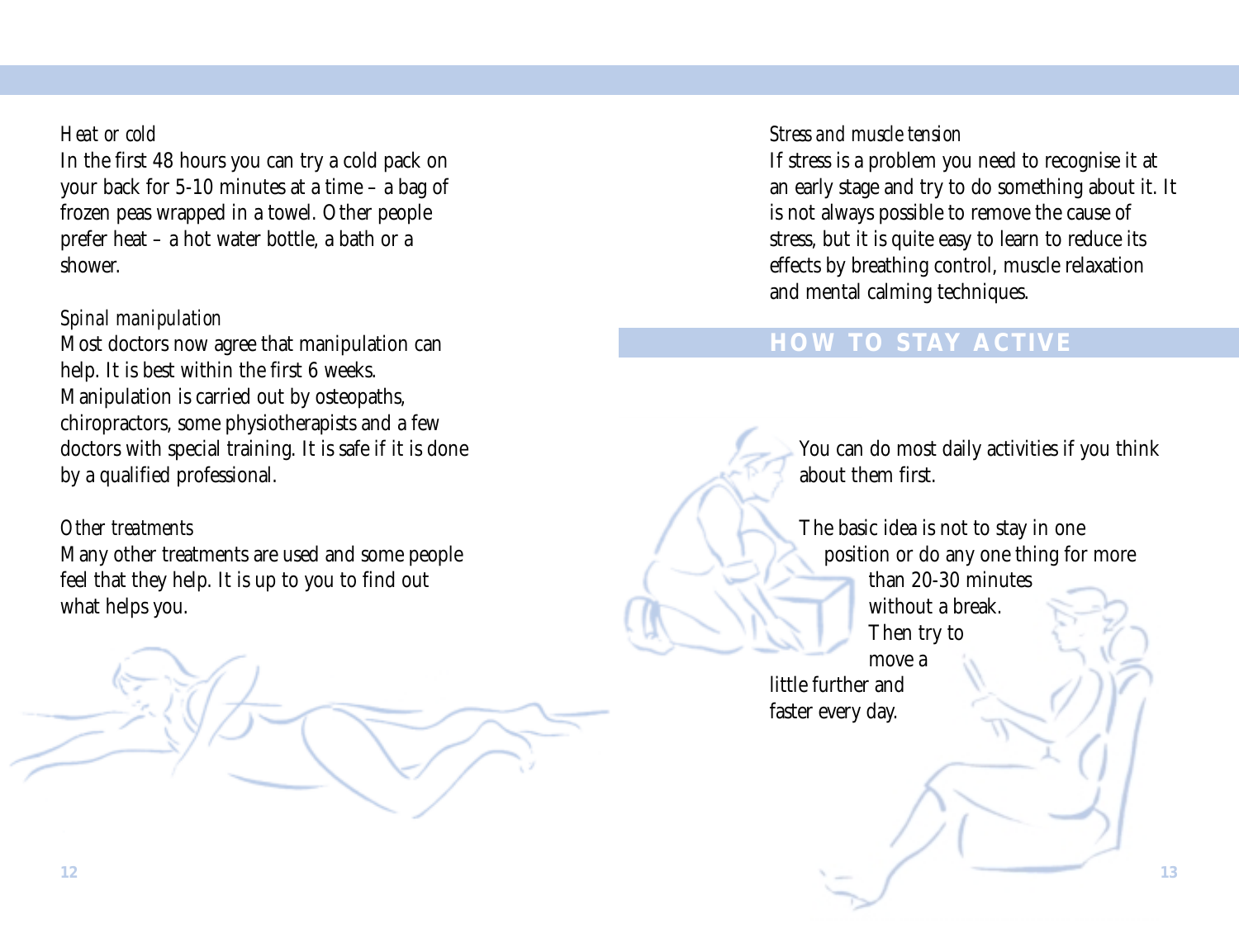| Some ways to help your pain |                                                       | Some things may make your pain worse |  |
|-----------------------------|-------------------------------------------------------|--------------------------------------|--|
| <b>Lifting</b>              | Know your own strength: lift what you can handle.     | Lifting without thinking             |  |
|                             | Always lift and carry close to your body.             |                                      |  |
|                             | Bend your knees and make your legs do the work.       |                                      |  |
|                             | Don't twist your back - turn with your feet.          |                                      |  |
| <b>Sitting</b>              | Use an upright chair.                                 | A low, soft chair.                   |  |
|                             | Try a folded towel in the small of                    | Lack of back support.                |  |
|                             | your back.                                            | Sitting for a long time.             |  |
|                             | Get up and stretch every 20-30 minutes.               |                                      |  |
| <b>Standing</b>             | Try putting one foot on a low box or stool.           | Long periods in one position.        |  |
|                             | Have your working surface at a comfortable height.    |                                      |  |
| <b>Driving</b>              | Adjust your seat from time to time.                   | Long drives without a break.         |  |
|                             | Try a folded towel in the small of your back.         |                                      |  |
| <b>Activity</b>             | 20-30 minutes walking, cycling or swimming every day. | Sitting around all day.              |  |
|                             | Gradually increase physical activity.                 | Not exercising: being unfit.         |  |
| <b>Sleeping</b>             | Some people prefer a firm mattress -                  | Staying in bed too long.             |  |
|                             | or try boards beneath your mattress.                  |                                      |  |
| Relax                       | Learn how to reduce stress.                           | Worry: being tense.                  |  |
|                             | Use relaxation techniques.                            |                                      |  |
|                             |                                                       |                                      |  |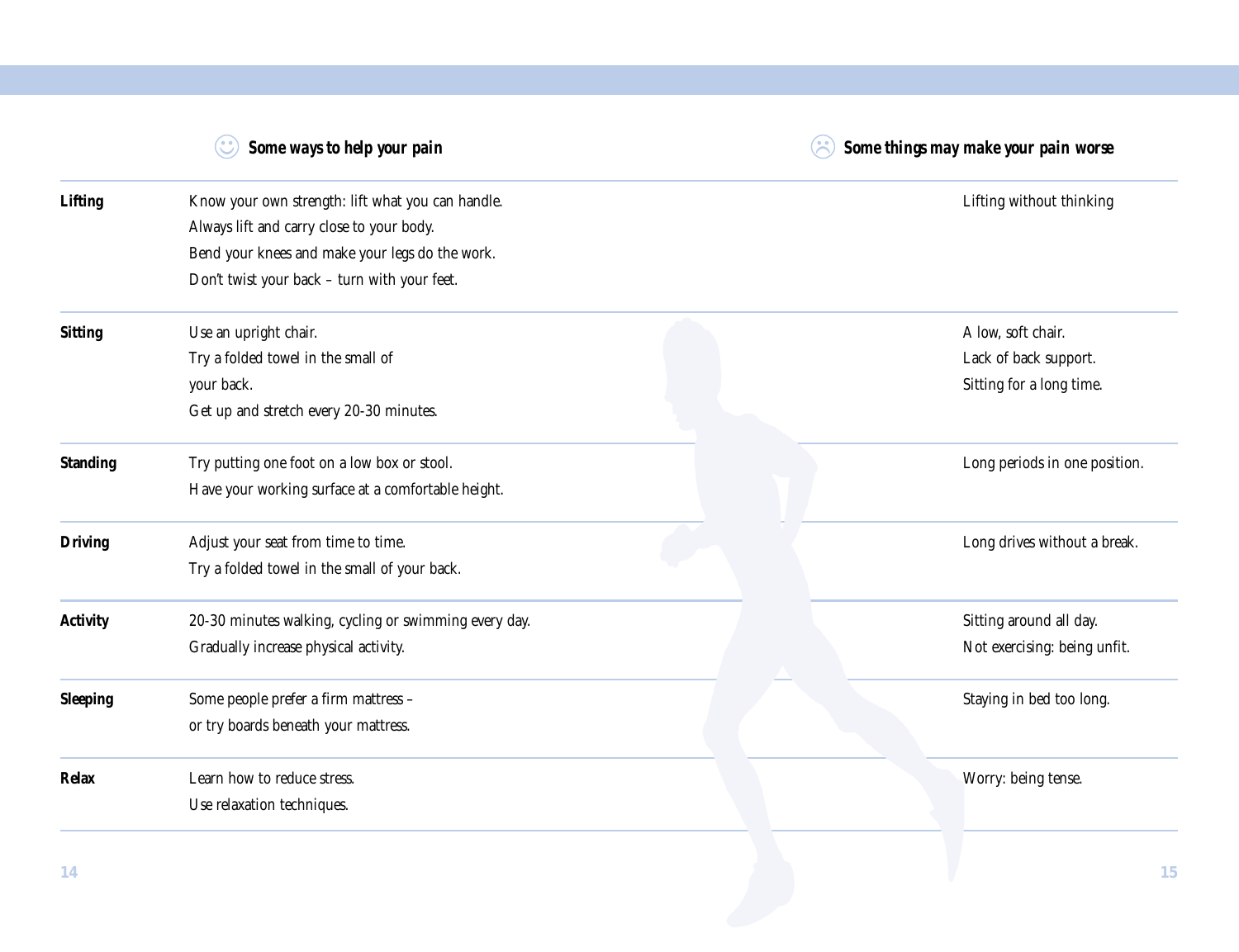# **WHEN TO SEE YOUR DOCTOR**

# **What do you find helps you?**

| 1                |  |  |  |
|------------------|--|--|--|
| $\boldsymbol{2}$ |  |  |  |
| 3                |  |  |  |
|                  |  |  |  |
| 5                |  |  |  |
|                  |  |  |  |

#### **What do you find makes your pain worse?**

| 1                |  |  |
|------------------|--|--|
|                  |  |  |
| $\boldsymbol{2}$ |  |  |
|                  |  |  |
| 3                |  |  |
|                  |  |  |
| 4                |  |  |
|                  |  |  |
| 5                |  |  |
|                  |  |  |

You can deal with most back pain yourself, but there are times when you should see your doctor.

# **What doctors can and can't do**

Doctors can diagnose and treat the few serious spinal diseases. But they have no quick fix for simple back pain. You must be realistic about what you can expect from your doctor and therapist.

- They can reassure you that you do not have any serious disease.
- They can try various treatments to help control your pain.
- They can advise you on how you can best deal with the pain and get on with your life.

It is natural to worry that back pain might be due to something serious. Usually it isn't. But you may still feel the need to check. That is one of the most important things that your doctor can do for you.

Doctors can support and help you but it's your back and it is up to you to get it going!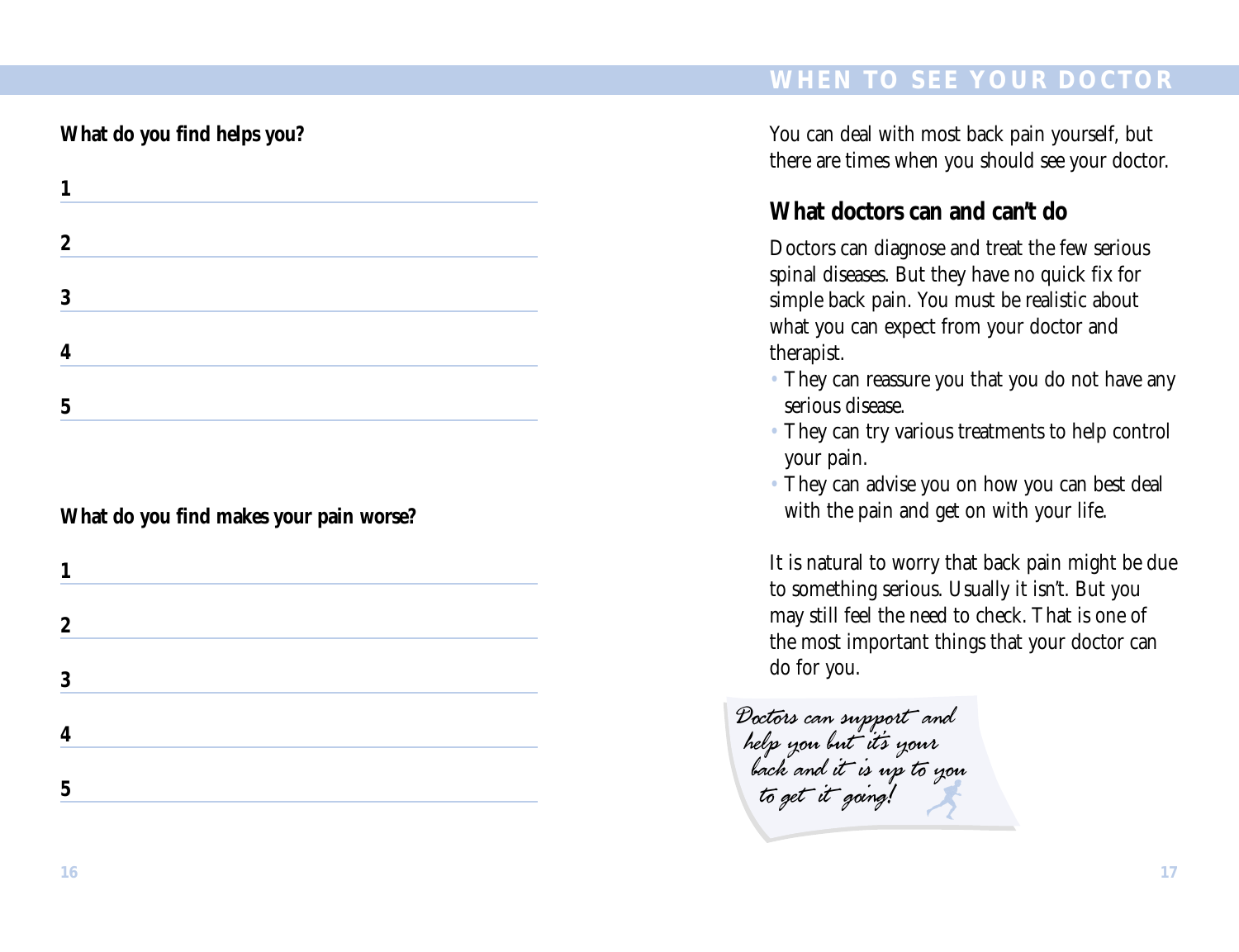# **IT'S YOUR BACK**

#### **Warning signs**

If you have severe pain which gets worse over several weeks instead of better, or if you are unwell with back pain, you should see your doctor.

Here are a few symptoms which are all very rare but if you do have back pain and suddenly develop any of these symptoms you should see a doctor straight away.

- Difficulty passing or controlling urine.
- Numbness around your back passage or genitals.
- Numbness, pins and needles or weakness in both legs.
- Unsteadiness on your feet.

Don't let that list worry you too much.

Remember that back pain is rarely due to any serious disease

Backache is not a serious disease and it should not cripple you unless you let it. We have tried to show you the best way to deal with it. The important thing now is for you to get on with your life. How your backache affects you depends on how you react to the pain and what you do about it yourself.

There is no instant answer. You will have your ups and downs for a while – that is normal. But this is what you can do for yourself.

# **There are two types of sufferer**

*One who avoids activity, and one who copes.*

- The *avoider* gets frightened by the pain and worries about the future.
- The *avoider* is afraid that hurting always means further damage – it doesn't.
- The *avoider* rests a lot, and waits for the pain to get better.
- The *coper* knows that the pain will get better and does not fear the future.
- The *coper* carries on as normally as possible.
- The *coper* deals with the pain by being positive, staying active or staying at work.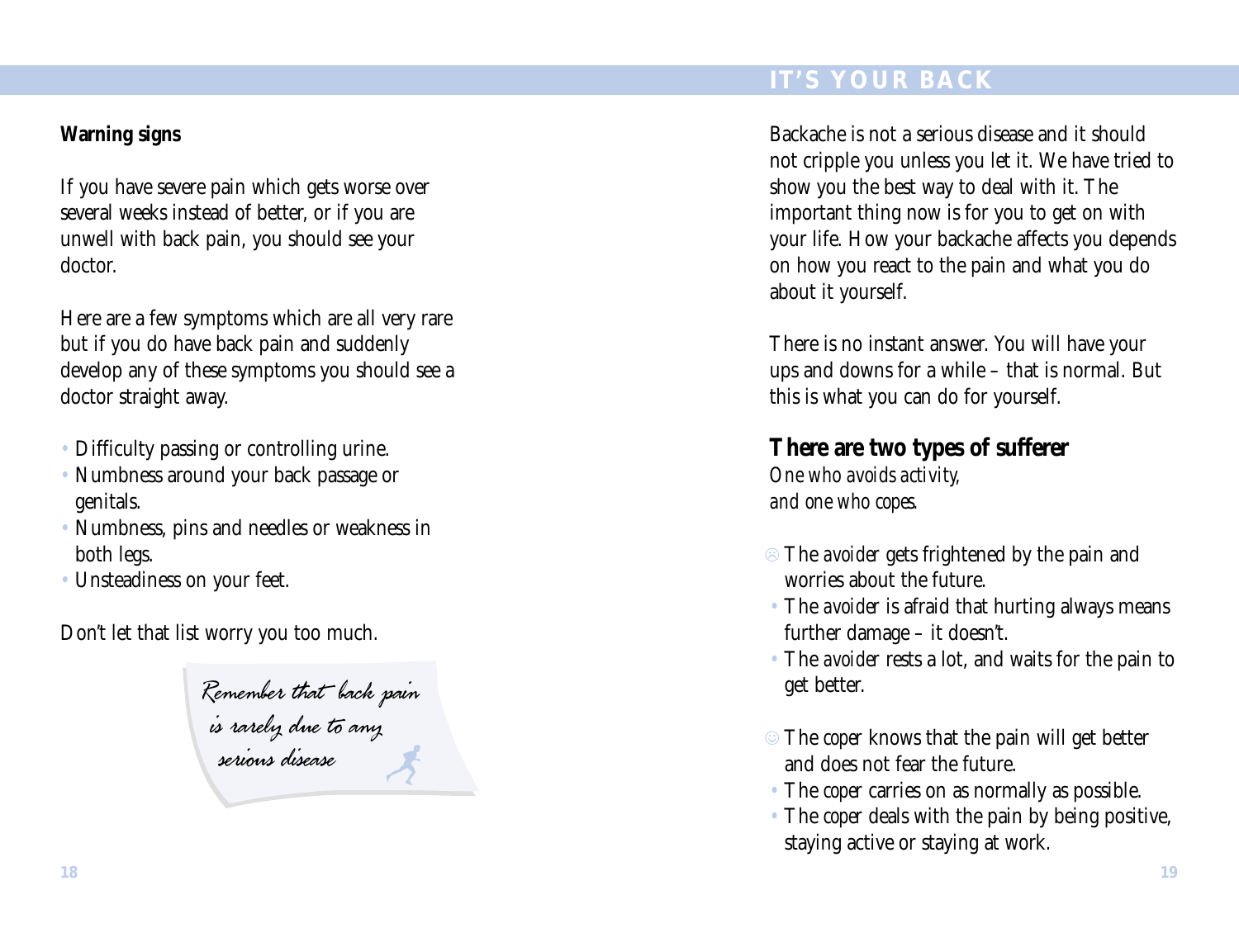# **Who suffers most?**

- *Avoiders* suffer the most. They have pain for longer, they have more time off work and they can become disabled.
- *Copers* suffer less at the time and they are healthier in the long run.

So how do I become a *Coper* and prevent unnecessary suffering?

# **Follow these guidelines – you really can help yourself.**

- Live life as normally as possible. This is much better than staying in bed.
- Keep up daily activities they will not cause damage. Just avoid really heavy things.
- Try to stay fit walking, cycling or swimming will exercise your back and should make you feel better. And continue even after your back feels better.
- Start gradually and do a little more each day so you can see the progress you are making.
- Either stay at work or go back to work as soon as possible. If necessary, ask if you can get lighter duties for a week or two.
- Be patient. It is normal to get aches or twinges for a time.
- Don't just rely on pain killers. Stay positive and take control of the pain yourself.
- Don't stay at home or give up doing things you enjoy.
- Don't worry. It does not mean you are going to become an invalid.
- Don't listen to other people's horror stories they're usually nonsense.
- Don't get gloomy on the down days.

Be positive and stay active, you will get better quicker and have less trouble later.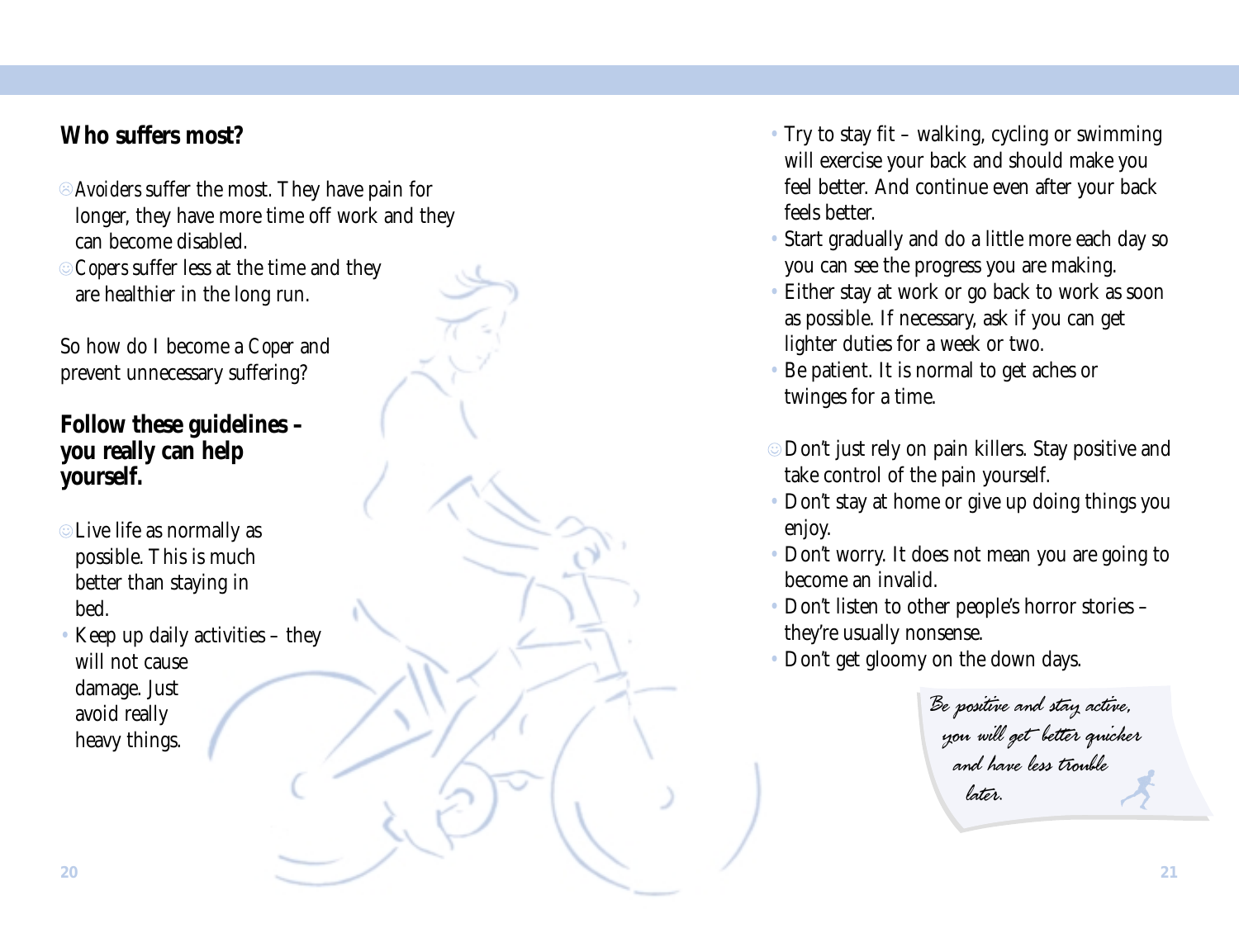# **Remember:**

- Back pain is common but it is rarely due to any serious disease.
- Even when it is very painful that usually does not mean there is any serious damage to your back. Hurt does not mean harm.
- Mostly it gets better with little or no medical treatment.
- Bed rest for more than a day or two is usually bad for your back.
- Staying active will help you get better faster and prevent more back trouble.
- The sooner you get going, the sooner you will get better.
- Regular exercise and staying fit helps your general health and your back.
- You have to run your own life and do the things you want to do. Don't let your back take over.

That's the message from the latest research - you really can help yourself

Printed in the United Kingdom by The Stationery Office TJ2178 C1110 08/00